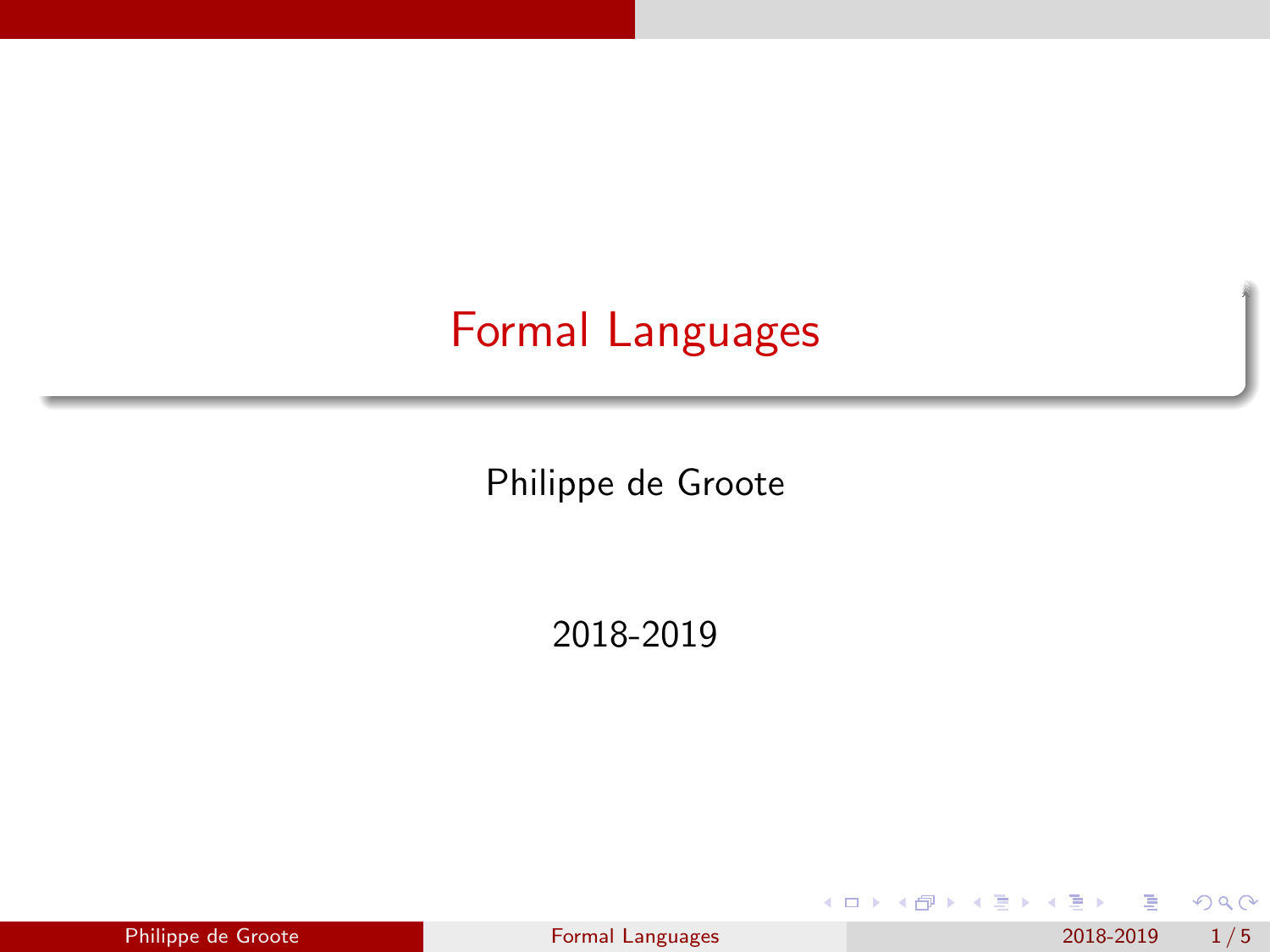

#### 6 [Parsing Algorithms](#page-2-0)

- **•** [Definitions](#page-2-0)
- [CKY-algorthm](#page-3-0)
- **•** [Earley algorithm](#page-4-0)

 $299$ 

 $\mathbf{A} \equiv \mathbf{A} \times \mathbf{A} \equiv \mathbf{A}$ 

**← ロ → → ← 何 →**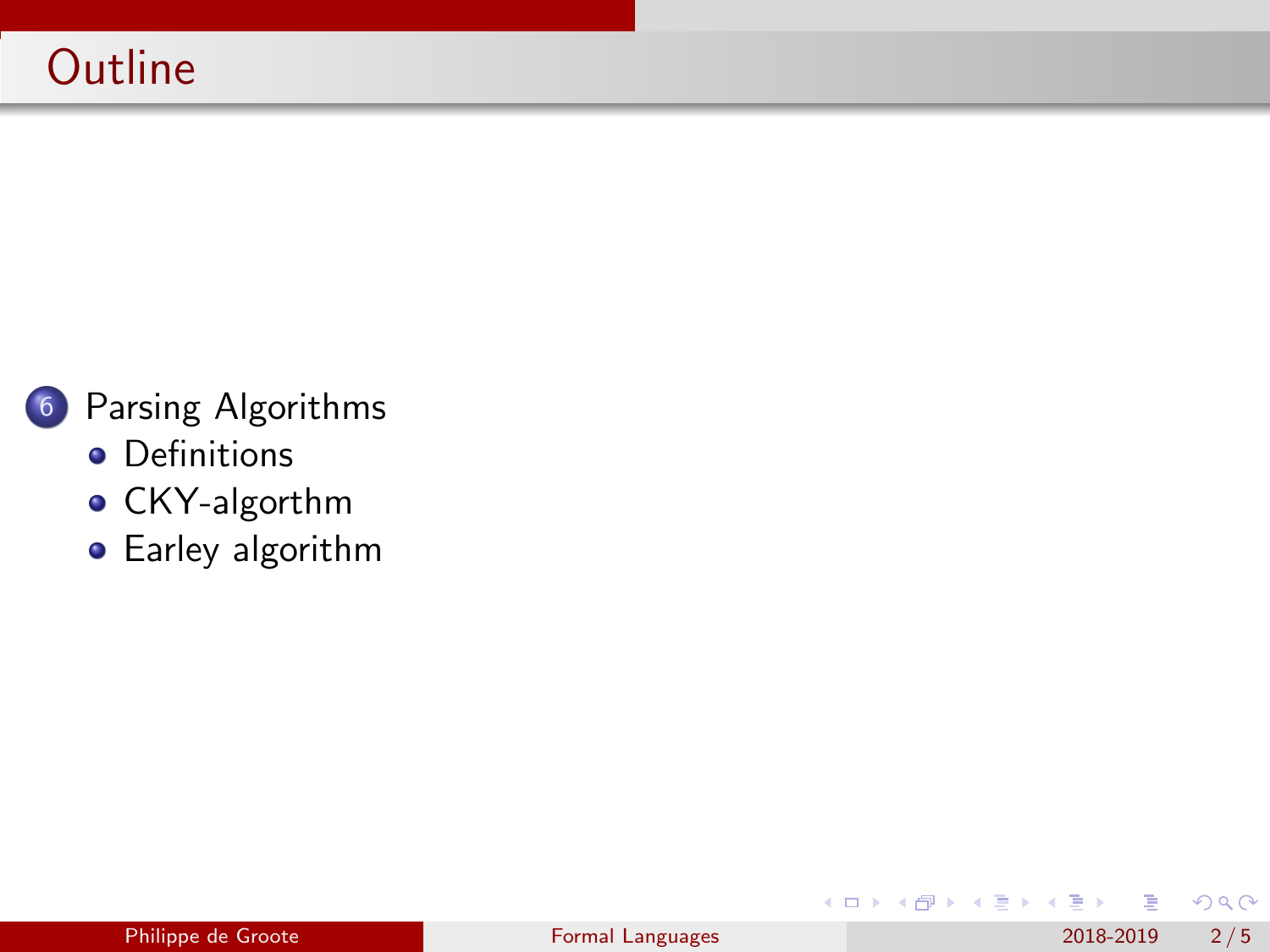### <span id="page-2-0"></span>Definition

Let  $G = \langle N, \Sigma, P, S \rangle$  be a context-free grammar.

A dotted rule is a rule of the form  $A \to \alpha \bullet \beta$  where:

- $\bullet$   $A \in N$ ;
- $\alpha, \beta \in (N \cup \Sigma)^*$ ;
- $(A \rightarrow \alpha \beta) \in P$ .

Given a word to be parsed,  $\alpha = a_1 a_2 \ldots a_n$ , an *item* is an expression of the form  $\langle A \rightarrow \alpha \bullet \beta, i, j \rangle$  where:

- $\bullet$   $A \rightarrow \alpha \bullet \beta$  is a dotted rule;
- $0 \leq i \leq j \leq n$ .

 $QQQ$ 

지갑 시간에게 지금 시작을 지고 말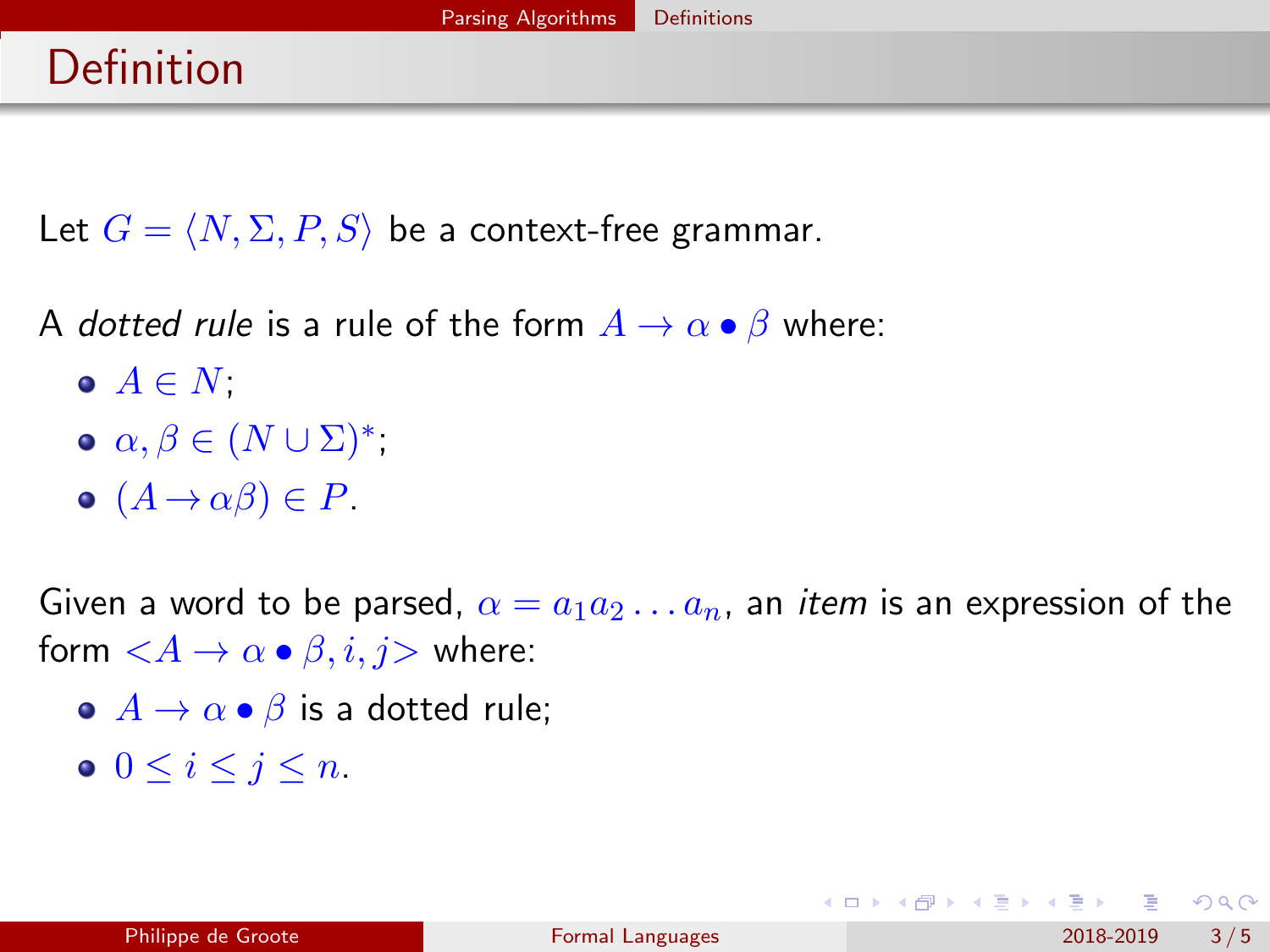# <span id="page-3-0"></span>CKY-algorthm

Init

$$
\langle A \to \bullet \alpha, i, i \rangle
$$

Scan

$$
\frac{}{} \quad a = a\\_{j+1}
$$

Complete

$$
\frac{\quad }{}
$$

 $299$ 

イロト イ部 トイモ トイモト